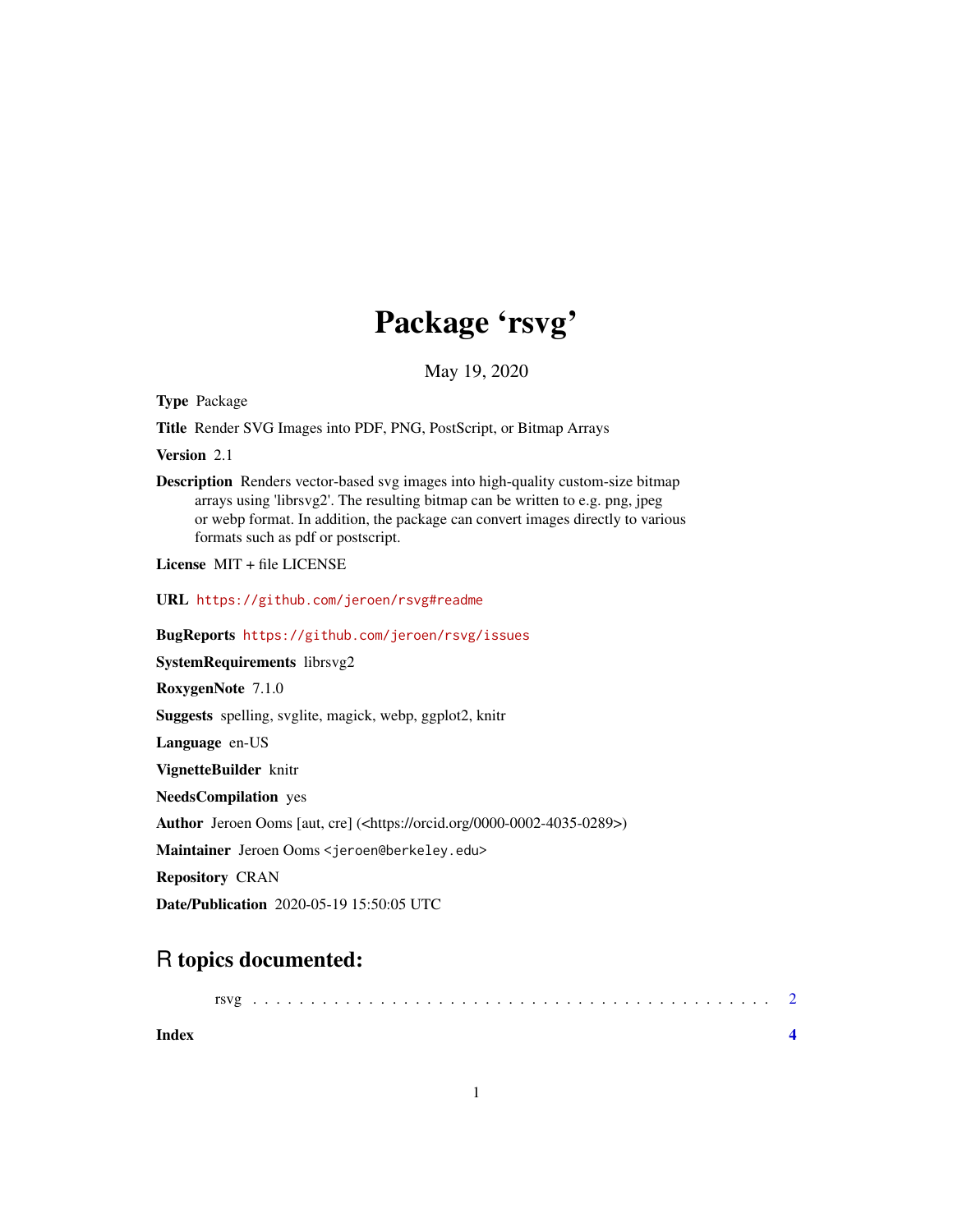#### Description

Render svg image into a high quality bitmap. When both width and height are NULL, the output resolution matches that of the input. When either width or height is specified, the image is scaled proportionally. When both width and height are specified, the image is stretched into the requested size.

#### Usage

```
rsvg(svg, width = NULL, height = NULL, css = NULL)
rsvg_raw(svg, width = NULL, height = NULL, css = NULL)
rsvg_webp(svg, file = NULL, width = NULL, height = NULL, css = NULL)
rsvg_png(svg, file = NULL, width = NULL, height = NULL, css = NULL)
rsvg_pdf(svg, file = NULL, width = NULL, height = NULL, css = NULL)
rsvg_svg(svg, file = NULL, width = NULL, height = NULL, css = NULL)
rsvg_ps(svg, file = NULL, width = NULL, height = NULL, css = NULL)
```
#### Arguments

| svg        | path/url to svg file or raw vector with svg data. Use charToRaw to convert an<br>SVG string into raw data.               |  |  |  |  |  |  |  |
|------------|--------------------------------------------------------------------------------------------------------------------------|--|--|--|--|--|--|--|
| width      | output width in pixels or NULL for default.                                                                              |  |  |  |  |  |  |  |
| height     | output height in pixels or NULL for default                                                                              |  |  |  |  |  |  |  |
| <b>CSS</b> | path/url to external css file or raw vector with css data. This requires your system<br>has a recent version of librsvg. |  |  |  |  |  |  |  |
| file       | path to output file or NULL to return content as raw vector                                                              |  |  |  |  |  |  |  |

#### Examples

```
# create some svg
options(example.ask=FALSE)
tmp <- tempfile()
svglite::svglite(tmp, width = 10, height = 7)
ggplot2::qplot(mpg, wt, data = mtcars, colour = factor(cyl))
dev.off()
# convert directly into a bitmap format
rsvg_pdf(tmp, "out.pdf")
```
#### <span id="page-1-0"></span>2 and 2 rsvg sets that  $\sim$  rsvg sets that  $\sim$  rsvg sets that  $\sim$  rsvg sets that  $\sim$  rsvg sets that  $\sim$  rsvg sets that  $\sim$  rsvg sets that  $\sim$  rsvg sets that  $\sim$  rsvg sets that  $\sim$  rsvg sets that  $\sim$  rsvg sets tha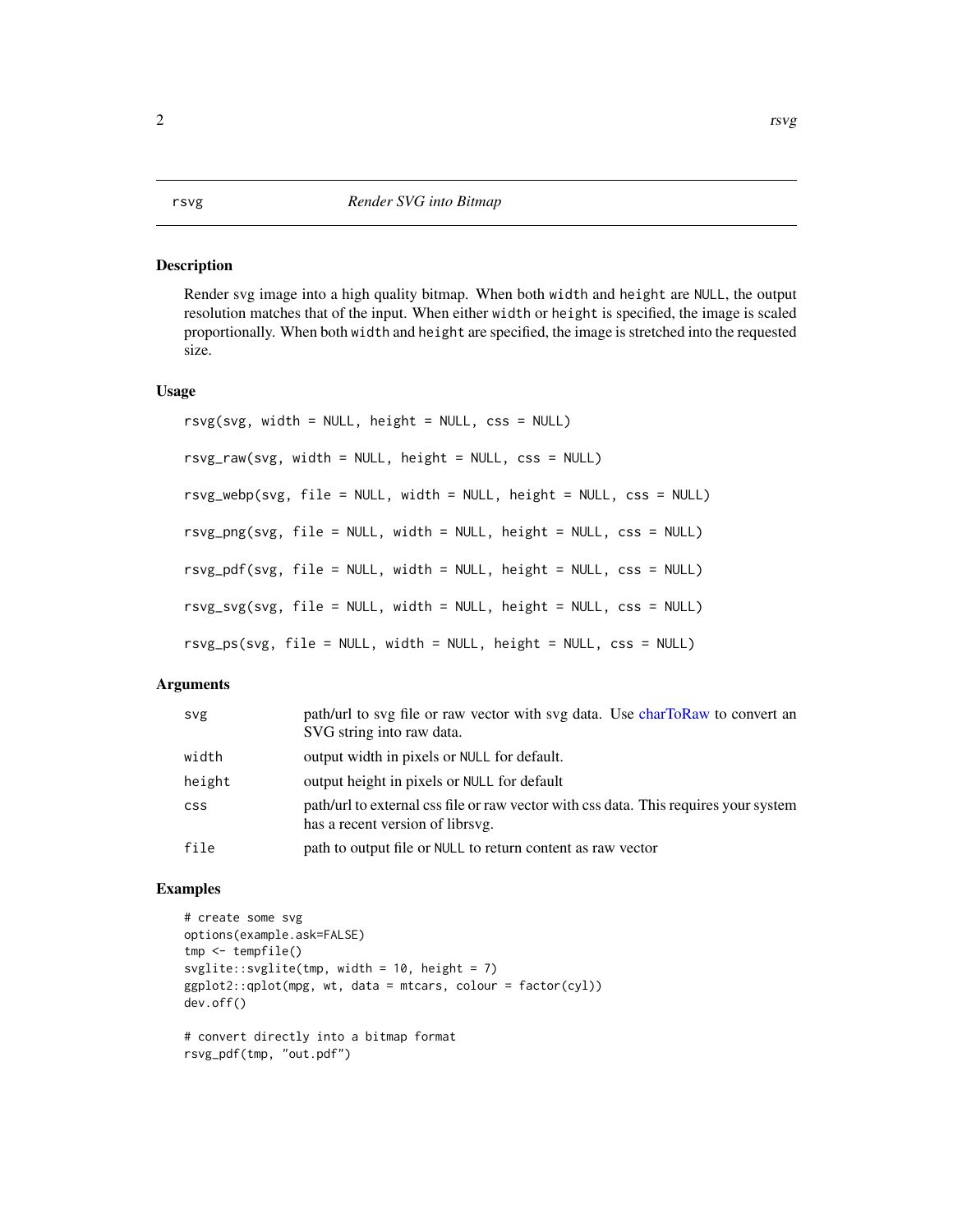#### rsvg 3

```
rsvg_png(tmp, "out.png")
rsvg_svg(tmp, "out.svg")
rsvg_ps(tmp, "out.ps")
# render into raw bitmap array
bitmap <- rsvg(tmp, height = 1440)
dim(bitmap) # h*w*c
# read in your package of choice
magick::image_read(bitmap)
webp::write_webp(bitmap, "bitmap.webp", quality = 100)
# cleanup
```

```
unlink(c("out.pdf", "out.png", "out.svg", "out.ps", "bitmap.webp"))
```